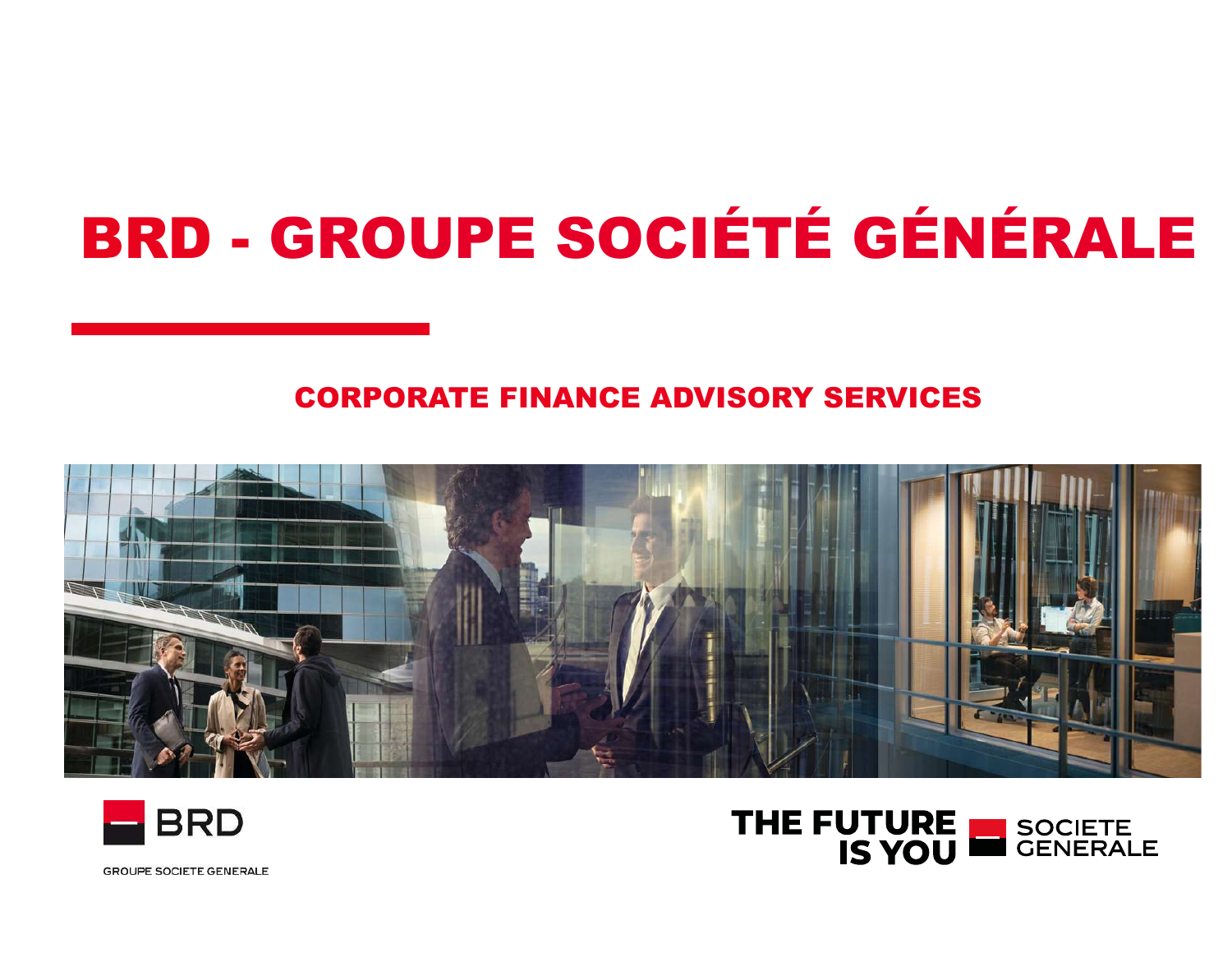- **BRD: A STRONG PRESENCE IN ROMANIA**<br> **BRD, part of Société Générale Group one of the leading European financial services groups, has a notable presence in Romania, a m<br>
banking model actively involved in the Romanian eco BRD: A STRONG PRESENCE IN ROMANIA**<br>
• BRD, part of Société Générale Group - one of the leading European financial services groups, has a notable presence in Romania, a mature Universal<br>
banking model actively involved in **RD: A STRONG PRESENCE IN ROMANIA**<br>BRD, part of Société Générale Group - one of the leading European financial services groups, has a notable presence in Romania, a mature Universal<br>banking model actively involved in the R **RD: A STRONG PRESENCE IN ROMANIA**<br>BRD, part of Société Générale Group - one of the leading European financial services group<br>banking model actively involved in the Romanian economy, with extended capabilities in R<br>banking **BRD: A STRONG PRESENCE IN ROMANIA**<br> **BRD**, part of Société Générale Group - one of the leading European financial services groups, has a notable presence in Romania, a mature Universal<br>
banking, mesearch & Distribution<br>
B **BRD: A STRONG PRESENCE IN ROMANIA**<br> **BRD,** part of Société Générale Group - one of the leading European financial services groups, has a notable presence in Romania, a mature Universal<br>
banking model actively involved in **BRD: A STRONG PRESENCE IN ROMANIA**<br>
BRD, part of Société Générale Group - one of the leading European financial services groups, has a notable presence in Romania, a mature Universal<br>
banking model actively involved in th **SINCH A STRONG PRESENCE IN ROMANIA**<br>
BRD, part of Societic Generale Group - one of the leading European financial services groups, has a notable presence in Romania, a mature Universal<br>
banking model actively involved in
- 
- 
- 
- 



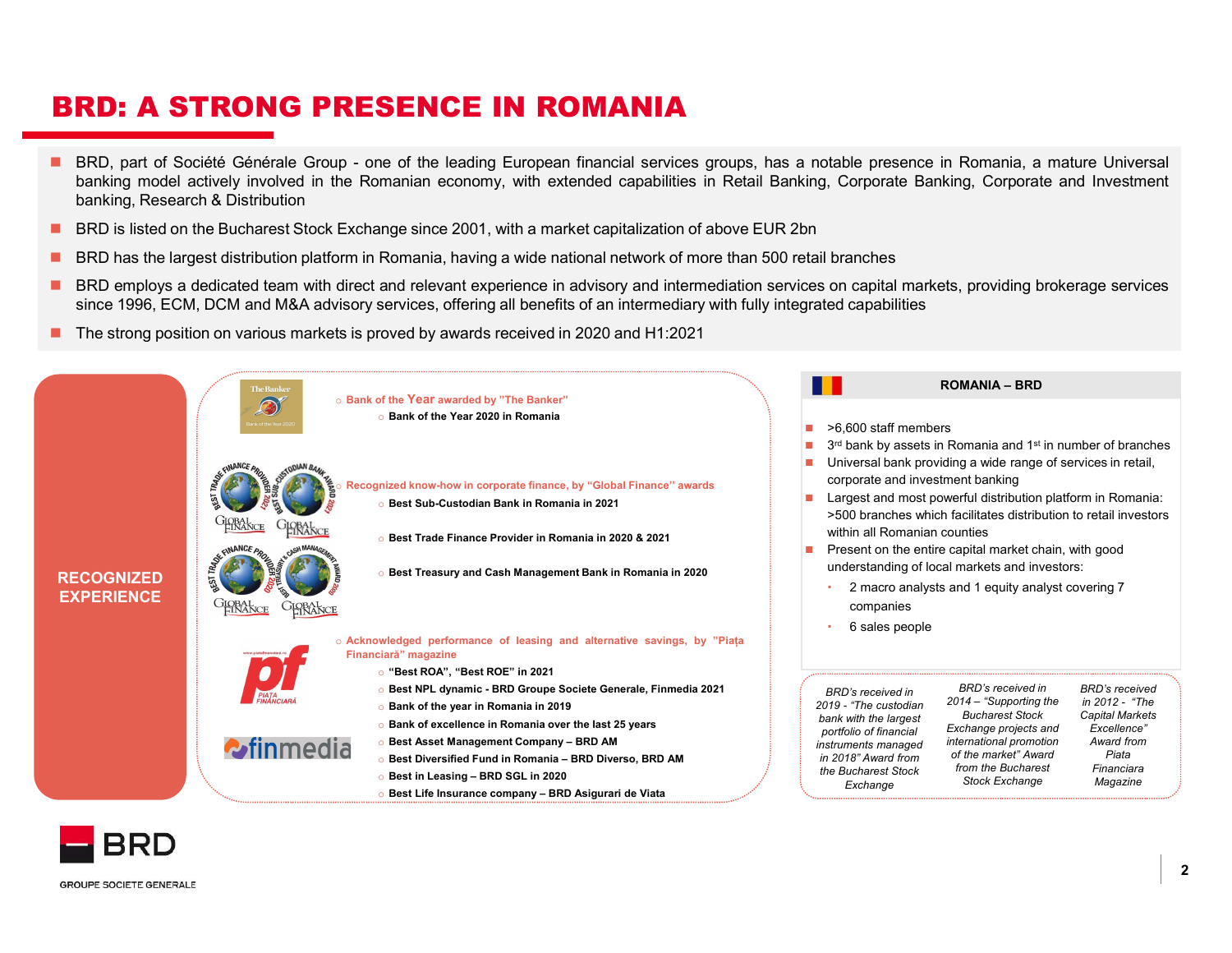#### SYSTEMIC BANK, FULL FLEDGE SERVICES PROVIDER

acquisitions.



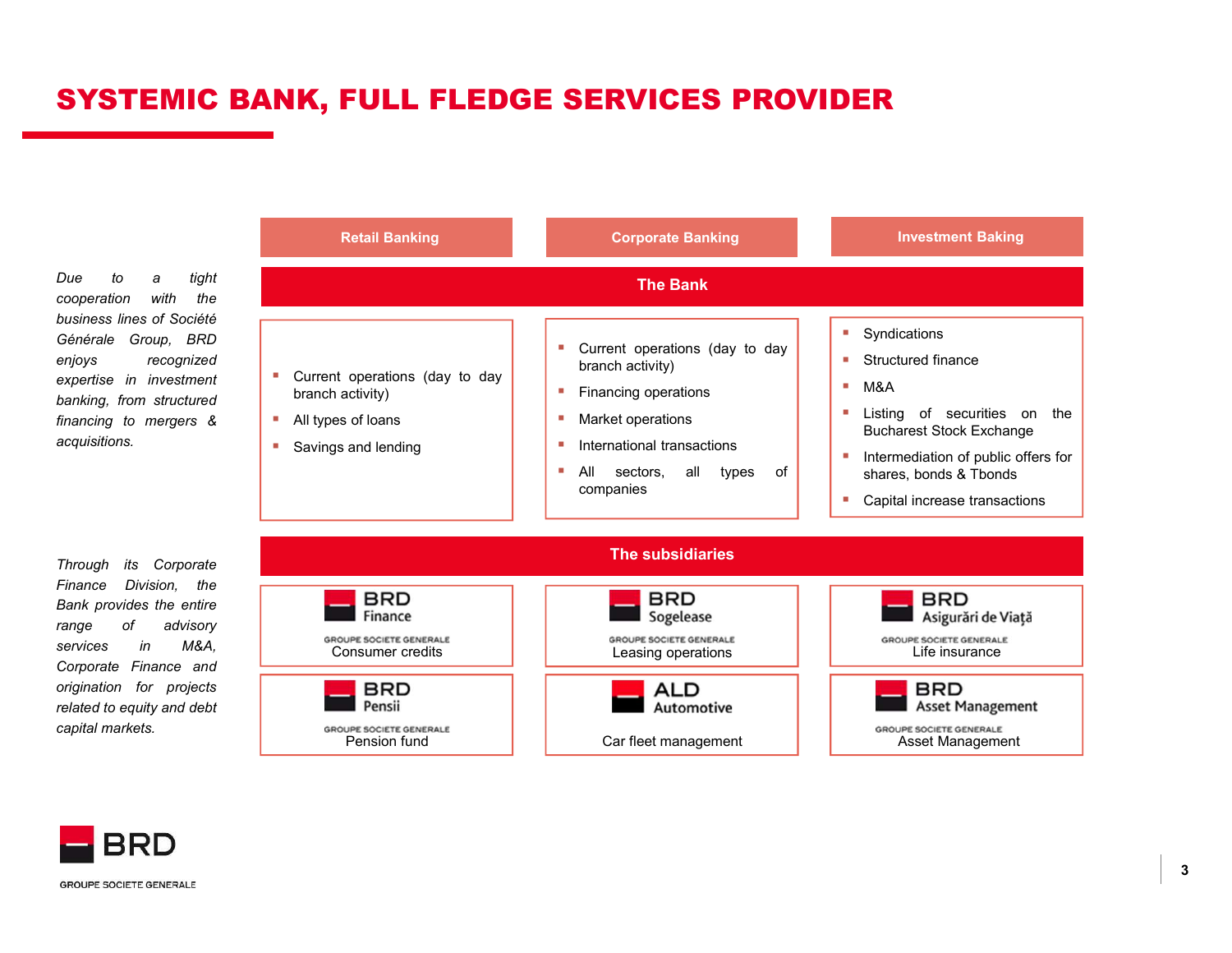# CORPORATE FINANCE ADVISORY – ONE OF THE LEADING LOCAL<br>PLAYER<br>Economistive Corporate Finance Advisory Services PLAYER